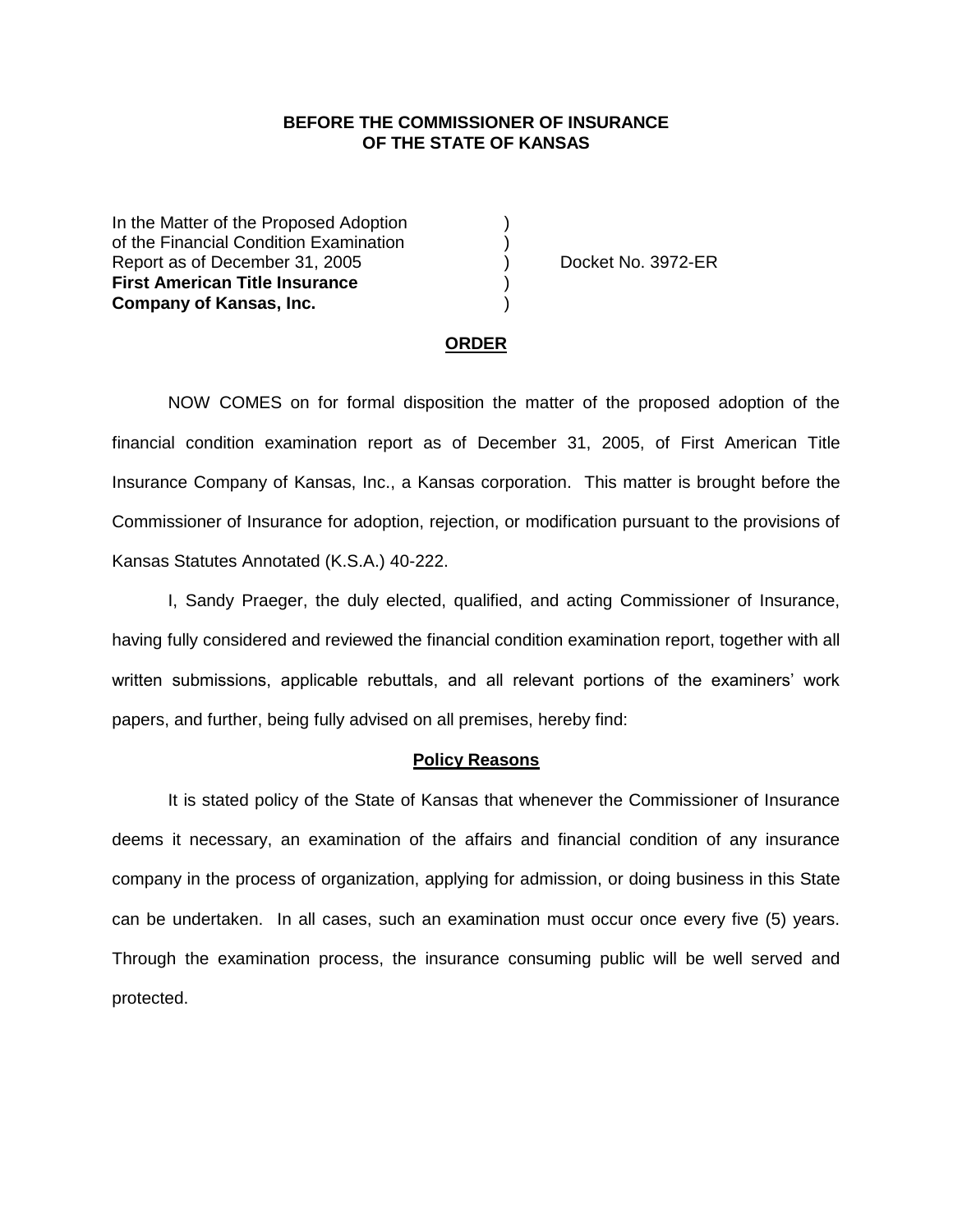#### **Findings of Fact**

1. The Commissioner of Insurance has jurisdiction over this matter pursuant to K.S.A. 40-222.

2. An examination of First American Title Insurance Company of Kansas, Inc. was undertaken by the Kansas Insurance Department and was completed on November 29, 2006.

3. The examiner-in-charge tendered and filed with the Kansas Insurance Department a verified written report of the examination within thirty (30) days following completion of the examination, to wit; November 30, 2006.

4. Following receipt of the verified report, the Kansas Insurance Department transmitted the report to First American Title Insurance Company of Kansas, Inc. on January 9, 2008, with a duly executed notice advising the company of its opportunity to prepare and submit to the Kansas Insurance Department a written submission or rebuttal with respect to any and all matters contained in the report. First American Title Insurance Company of Kansas, Inc. was further advised that any written submission or rebuttal needed to be filed with the Kansas Insurance Department no later than thirty (30) days after receipt of the verified report.

5. First American Title Insurance Company of Kansas, Inc. filed a written rebuttal of the verified report on January 24, 2008.

6. Following receipt of the verified report, the Kansas Insurance Department transmitted the revised report to First American Title Insurance Company of Kansas, Inc. on February 17, 2009, with a duly executed notice advising the company of its opportunity to prepare and submit to the Kansas Insurance Department a written submission or rebuttal with respect to any and all matters contained in the report. First American Title Insurance Company of Kansas, Inc. was further advised that any written submission or rebuttal needed to be filed with the Kansas Insurance Department no later than ten (10) days after receipt of the verified report.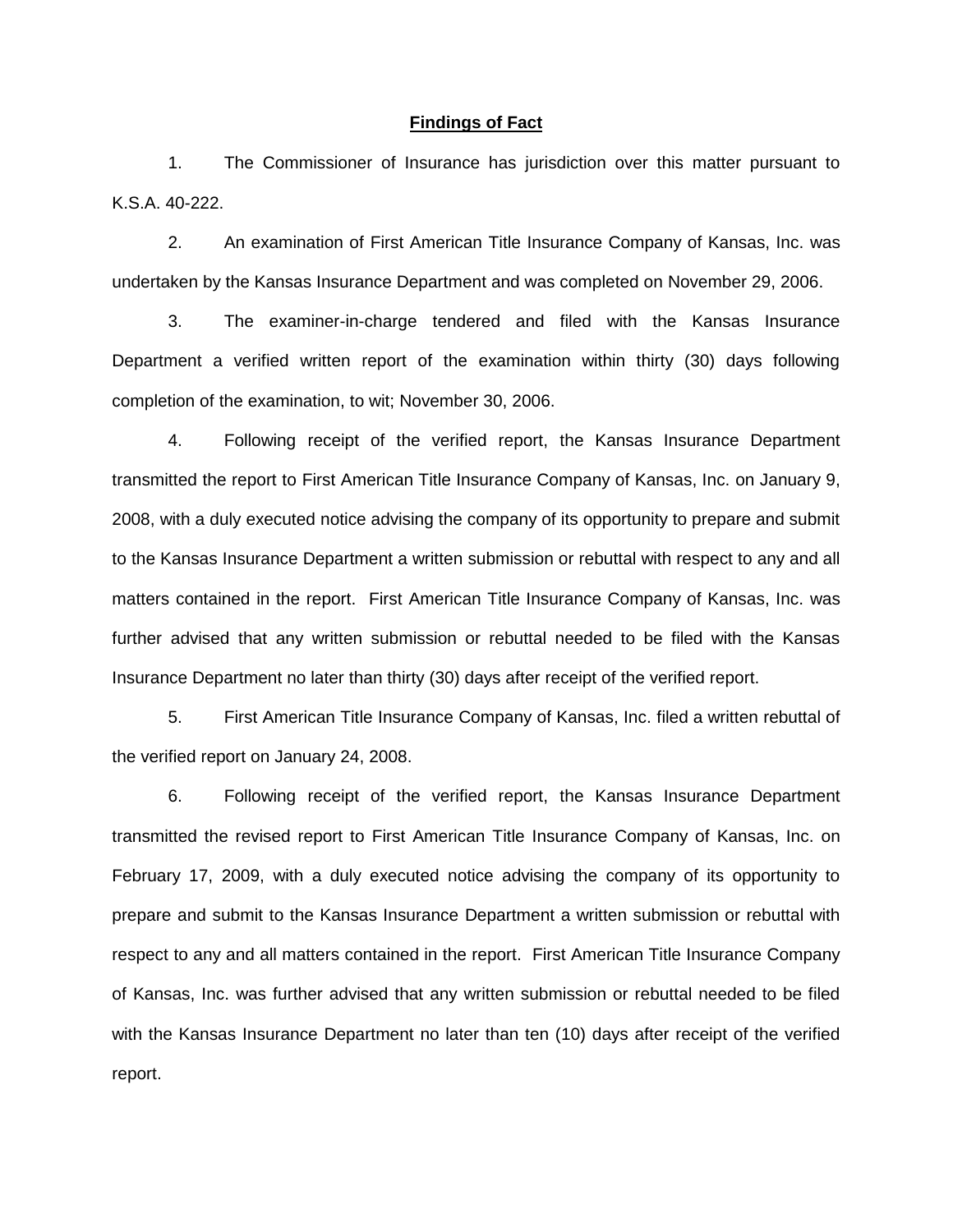7. First American Title Insurance Company of Kansas, Inc. filed an acceptance of the verified report on March 4, 2009..

8. Based upon the written submission tendered by First American Title Insurance Company of Kansas, Inc., the company took no exceptions to matters contained in the verified report.

9. Within thirty (30) days of the end of the time period allowed for written submission or rebuttal, the Commissioner of Insurance fully reviewed the report, together with all written submissions and rebuttals provided by First American Title Insurance Company of Kansas, Inc. The Commissioner of Insurance further reviewed all relevant workpapers.

10. No other written submissions or rebuttals were submitted by First American Title Insurance Company of Kansas, Inc..

## **Conclusion of Law**

11. K.S.A. 40-222(k)(2) provides:

"Within 30 days of the end of the period allowed for the receipt of written submissions or rebuttals, the commissioner shall fully consider and review the report, together with any written submissions or rebuttals and any relevant portions of the examiners workpapers and enter an order:

- (A) Adopting the examination report as filed or with modification or corrections. If the examination report reveals that the company is operating in violation of any law, regulation or prior order of the commissioner, the commissioner may order the company to take any action the commissioner considers necessary and appropriate to cure such violations; or
- (B) rejecting the examination report with directions to the examiners to reopen the examination for purposes of obtaining additional data, documentation or information, and refiling pursuant to subsection (k); or
- (C) call and conduct a fact-finding hearing in accordance with K.S.A. 40-281 and amendments thereto for purposes of obtaining additional documentation, data, information and testimony."
- 12. Based upon the Finding of Fact enumerated in paragraphs #1 through #10

above, the financial condition examination report as of December 31, 2005, of First American

Title Insurance Company of Kansas, Inc. should be adopted.